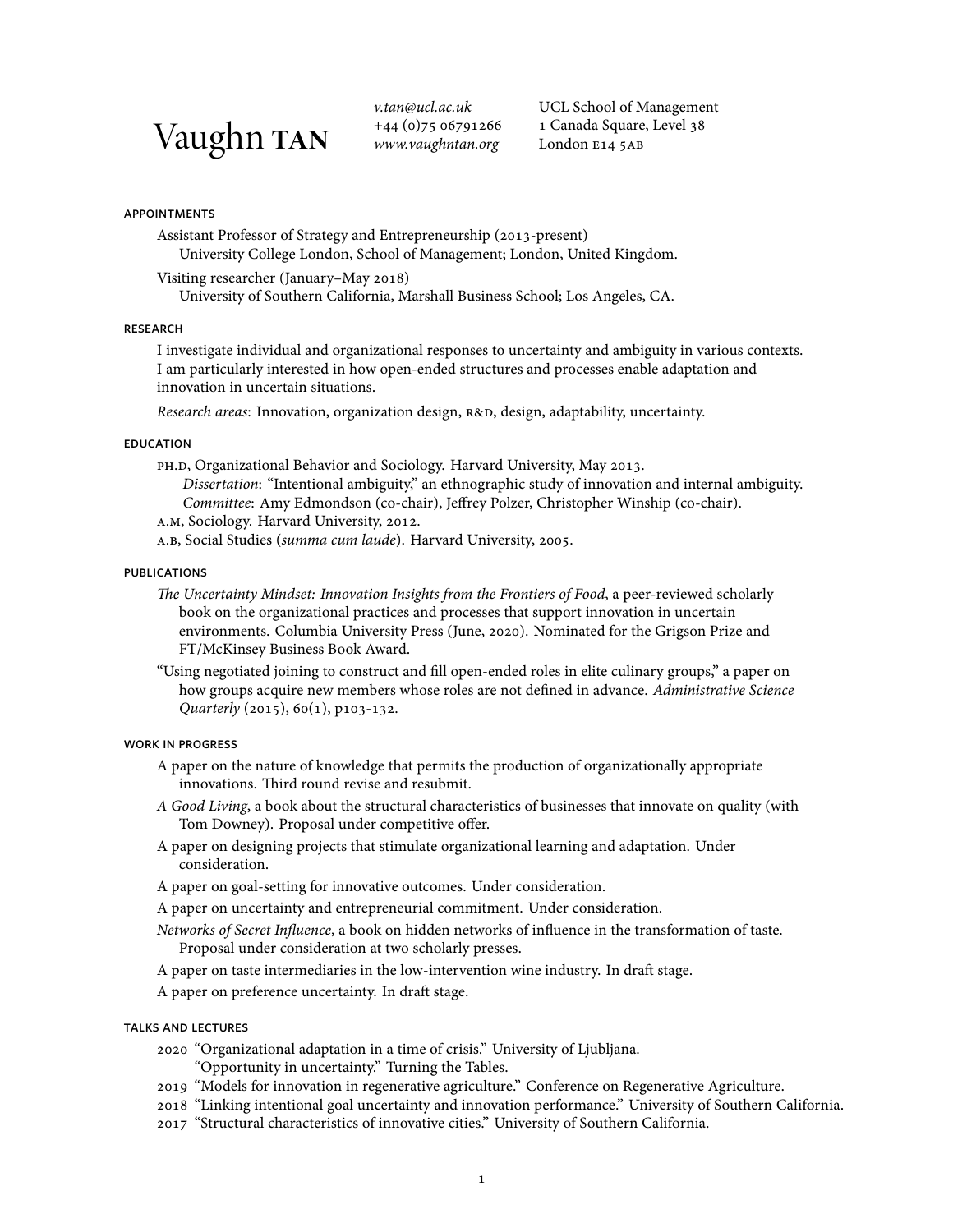- "Types of organizational preference uncertainty." Ludwig Maximilian University. "Transferring artisanal knowledge." H-Farm.
- 2014 "Design for adaptation." Zappos/Downtown Project.
- 2013 "The pains and pleasures of joining up." University College London. "Learning house style." mit Sloan School of Management.
- "Ambiguity and innovation." un Development Program, Office for Europe and the cis.
	- "Time and effort in managing innovation." Danish Ministry for Economic and Business Affairs.
		- "A partial history of new ideas in food." Boston University.
		- "Telling stories with maps." Lake Forest College.
- 2010 "Morality and process in design thinking." Brown University and RISD.
- "Using visualized geographic data in climate change education." The Climate Project Conferences.
- "Designing systems for emergent data and schema interchange." Encyclopedia of Life Consortium.

# **CONFERENCES**

- Davis Conf. on Qualitative Research: "How intermediaries influence tastes for low-intervention wine." Terroir Conference: "The uncertainty mindset."
- Conference on Regenerative Agriculture (Cornwall): Program advisor. DRUID (Copenhagen): "Intentional goal uncertainty and innovation performance."
- 2018 Acad. of Mgmt meeting (Chicago): "Tacit knowledge transfer through work routines in innovation teams."
- 2018 DRUID (Copenhagen): "Using open-ended goals for search and coordination in innovation teams."
- 2016 MAD5 (Copenhagen): Tomorrow's Kitchen (co-organizer).
- Acad. of Mgmt meeting (Vancouver): Research in unusual settings (co-organizer).
- Am. Soc. Assn. meeting (New York City): "Ambiguity and adaptation." Acad. of Mgmt meeting (Orlando): "Learning complex and ambiguous style."
- Organizing Institutions (Boston): "An invisible college comes to ground."
- 2010 Organizing Institutions (Copenhagen): "Amorphousness in organizational boundaries"
- Aage Sørenson Conference (Stockholm): "A theory of amorphous boundaries." Trans-Atlantic Conference (London): "Closure theory and organizational diffusion."

#### **TEACHING**

msino046: Qualitative research methods (PhD seminar). UCL Sch. of Mgmt.; 2019-present.

msinoo20: Strategy by design (lecture course). UCL Sch. of Mgmt.; 2015-present.

msin0134: Strategy and design (PhD seminar). UCL Sch. of Mgmt.; 2014-present.

- IM3: Managing uncertain portfolios (executive education). Singapore Mgmt. University; 2017.
- soc97: Classical and contemporary social theory. Harvard Dept. of Sociology; 2011.

ES147: Idea translation and innovation. Harvard Sch. of Engineering & Applied Sciences; 2010.

*Award*: Bok Center award for distinction in teaching.

BIO95hfy: Agriculture, economics, and biology. Harvard Dept. of Biology; 2005.

#### **GRANTS**

- 2011 Research grant, Minda de Gunzburg Center for European Studies.
- 2004 Research grant, Reischauer Institute for Japanese Studies.
- Pforzheimer Research Grant, Schlesinger Library.

#### **HONORS**

- 2011-16 Fellow, Institute for Data-driven Design.
- Graduate Fellow, Minda de Gunzburg Center for European Studies.
- Center for European Studies Fellowship (declined).
- Hoopes Prize; Noma-Reischauer Prize; Clarendon Fellowship (declined); elected to Phi Beta Kappa.
- Detur Prize.
- 2001 Service commendation, CCO Stagmont, Republic of Singapore Army.

#### **EXPERIENCE**

- Google, Inc. Mountain View, ca. Special product development (bioinformatics, structured data products); Product marketing manager (Ads, Google Earth, Google Maps).
- Anderson Ranch Art Foundation. Snowmass, co. Marketing consultant.